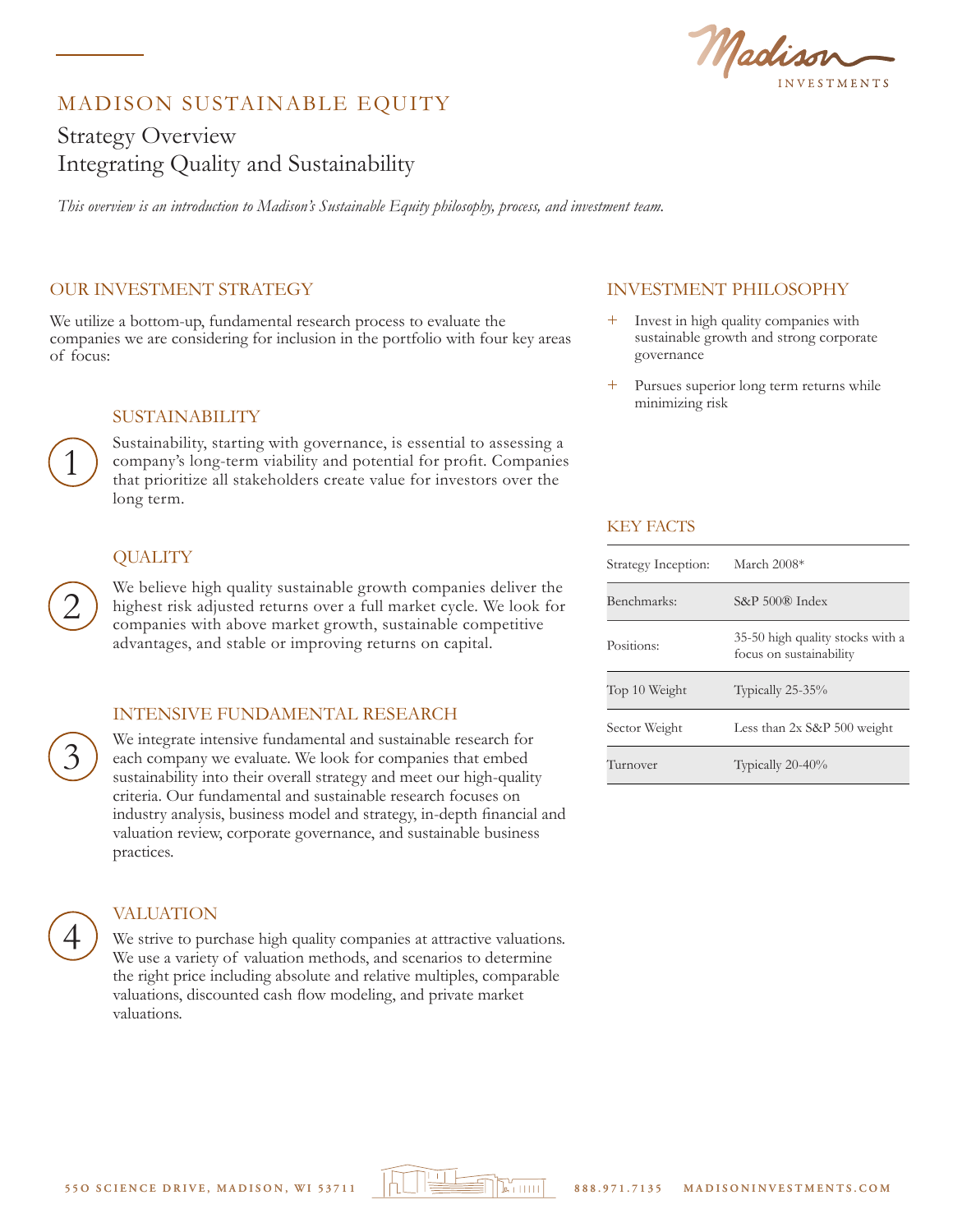# WHY MADISON?

Our management discipline requires constant attention to individual stocks, continual monitoring of market conditions, and the willingness to make tough decisions. It has meant having the wisdom to be patient, the courage to act on our convictions, and the discipline to stay true to our style.

## CONSERVATIVE MANAGEMENT FOR OVER 40 YEARS

Since Madison was founded in 1974, managing client assets has been the sole focus of our company. Our investment professionals build risk-conscious portfolios and strive to deliver excellent investment results and best-in-class service to our clients. We partner with investors and their advisers to help clients pursue their investment goals through our offering of actively managed stock, bond, and asset allocation portfolios constructed to emphasize downside protection.

# INDEPENDENT AND ALIGNED WITH OUR CLIENTS

Madison Investments is an independent firm owned by the employees and the founder. Because our employees are owners, we are only successful if our clients' investing experience is excellent. We make decisions that are in the long-term best interest of those we serve. Our independence allows us to focus entirely on managing our clients' assets with no outside influences.

## Experienced Management



Maya Bittar, CFA® Portfolio Manager Industry since 1986

Prior experience: Artisan Partners, LLC, Firstar (U.S. Bank), Wellington Management Company

Education: BBA in accounting, MBA in international business, MS in finance from the University of Wisconsin-Madison, Applied Security Analysis Program



Dave Geisler Portfolio Manager Industry since 2004

Prior experience: Lateef Investment Management, Artisan Partners, Cowen and Company

Education: BA in economics from University of California-San Diego, MBA from University of California-Berkeley, certifications in Management of Technology and Entrepreneurship, Certificate in ESG Investing from the CFA Institute